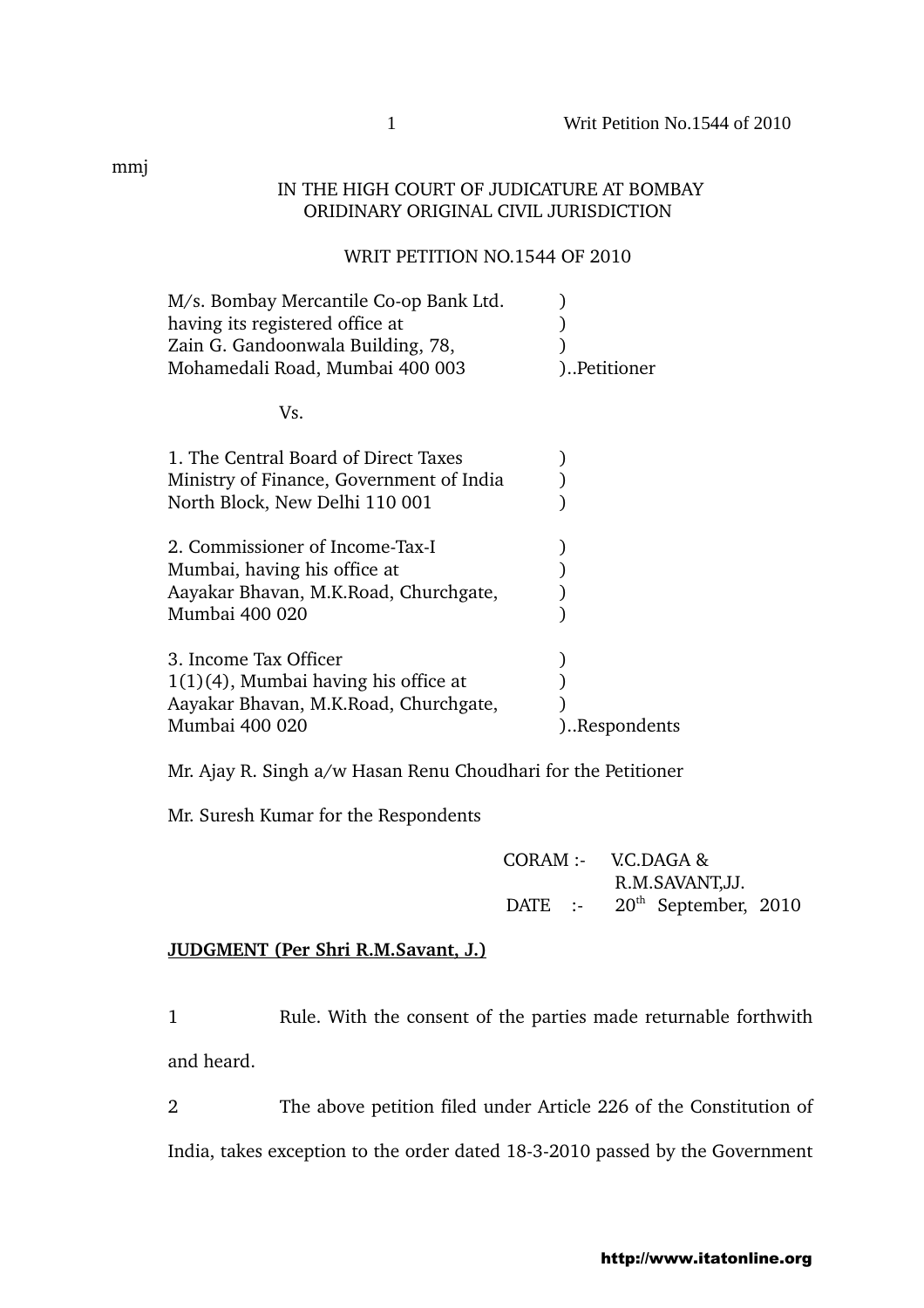of India, Ministry of Finance, by which order, the Application filed by the Petitioner under Section 119(2)(b) of the Income Tax Act for condonation of delay in filing the return and to allow to carry forward loss for Assessment Year 2001-2002, came to be rejected.

3 The Petitioner is a Multi State Co-operative Bank and as such registered under the Multi State Co-operative Society Act. The Petitioner filed a return of income for the Assessment Year 2001-2002 declaring the loss of Rs.  $15,94,19,523/$ . The said return was filed after the statutory audit was completed on 15-11-2001 and the audit under Section 44AB was completed on 28-11-2001. In so far as, the aspect of condonation of delay in filing the return is concerned, the CBDT at the relevant time had issued circular No.8 of 2001 in the context of the power of the Board to condone the delay. In view of the delay in filing the return, the Petitioner had filed an application under Section 119(2)(b) for condonation of delay, in filing the return. In the said application the reasons, as to why the return could not be filed within time were mentioned in paragraph 3 of the said application. The principal ground on which the condonation of delay was sought by the Petitioner was on account of the fact that the statutory auditors for the Assessment Year 2000-2001 were appointed by the Commissioner of Corporation and the Registrar Co-operative Societies, Maharashtra State, Pune, on 3-9-2001 and since the said statutory auditors had to complete the audit of 53 branches spread all over the country, the same consumed some time and the said statutory auditors were able to complete the audit only on 15-11-2001 and the audit under Section 44AB was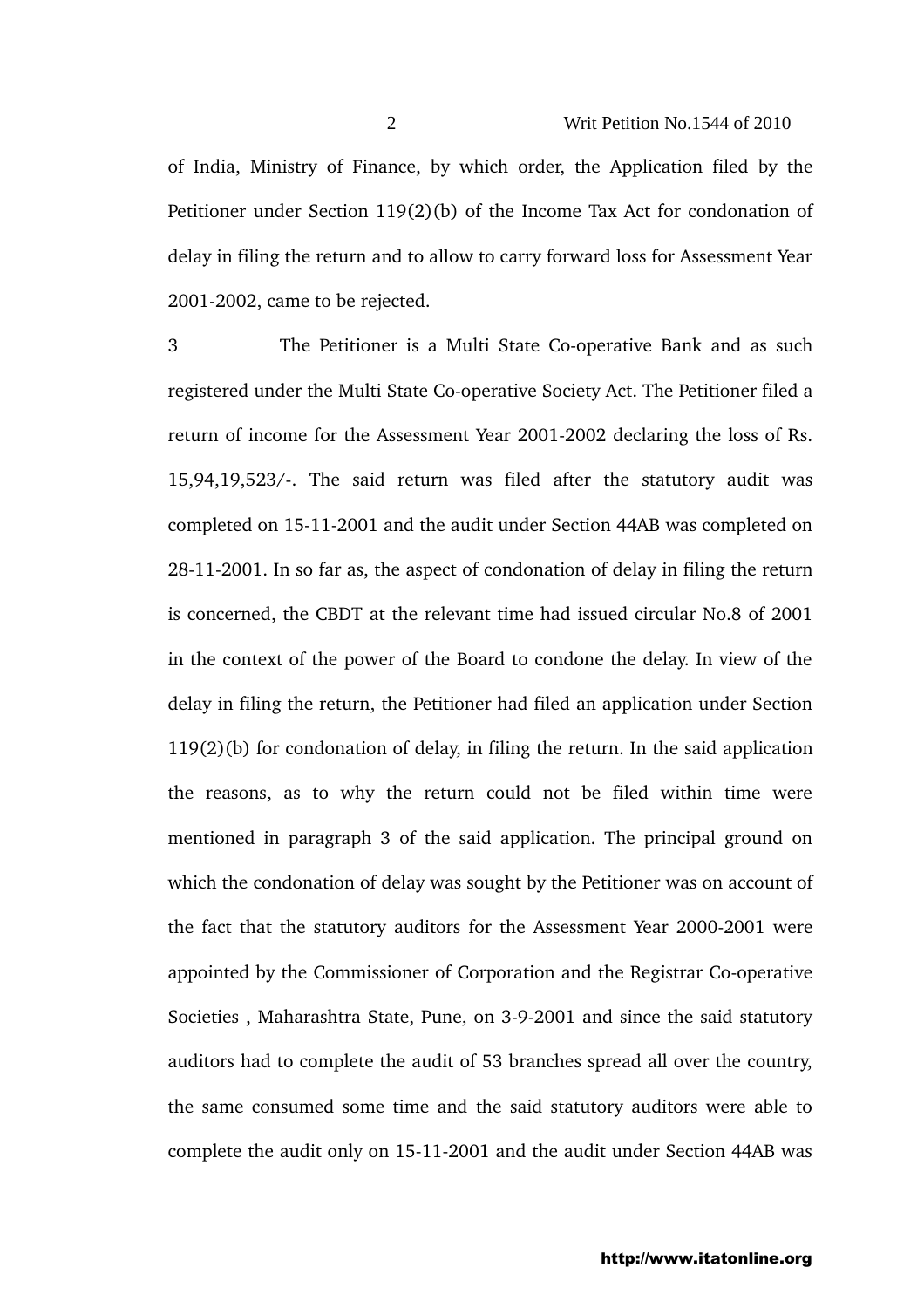completed on 28-11-2001 and that the return for the said year was filed the very next day. The other reason cited in the said application was that there was a change in management inasmuch as, the person who was appointed as the Managing Director on account of the retirement of the incumbent, joined only on 26-5-2001 and, therefore, some time was lost in the said process. It was also mentioned that the Board of Directors were unable to approve annual accounts for the year ended 31-3-2001 on or before 31-10-2001. According to the Petitioner, the said grounds were sufficient grounds for not filing the return in time and for condonation of delay in filing the same. The said application inter alia also contained the submission of return of loss.

4 The said application filed under Section 119(2)(b) was considered by the Government of India, Ministry of Finance and by the impugned order dated 18-3-2010, the said application came to be rejected. The Government of India did not find the reasons mentioned by the Petitioner worthy of acceptance for condonation of delay. The Government of India was of the view that, only general reasons have been mentioned for seeking condonation of delay and no exceptional circumstances which were beyond the control of the applicant to file the return, were mentioned by the Petitioner. The Government of India was of the view that the Petitioner bank has been operating for the several years and was, therefore, aware of its statutory obligation under Section 44AB of the said Act, so as to get its accounts audited within specified time to file the return of income within due date.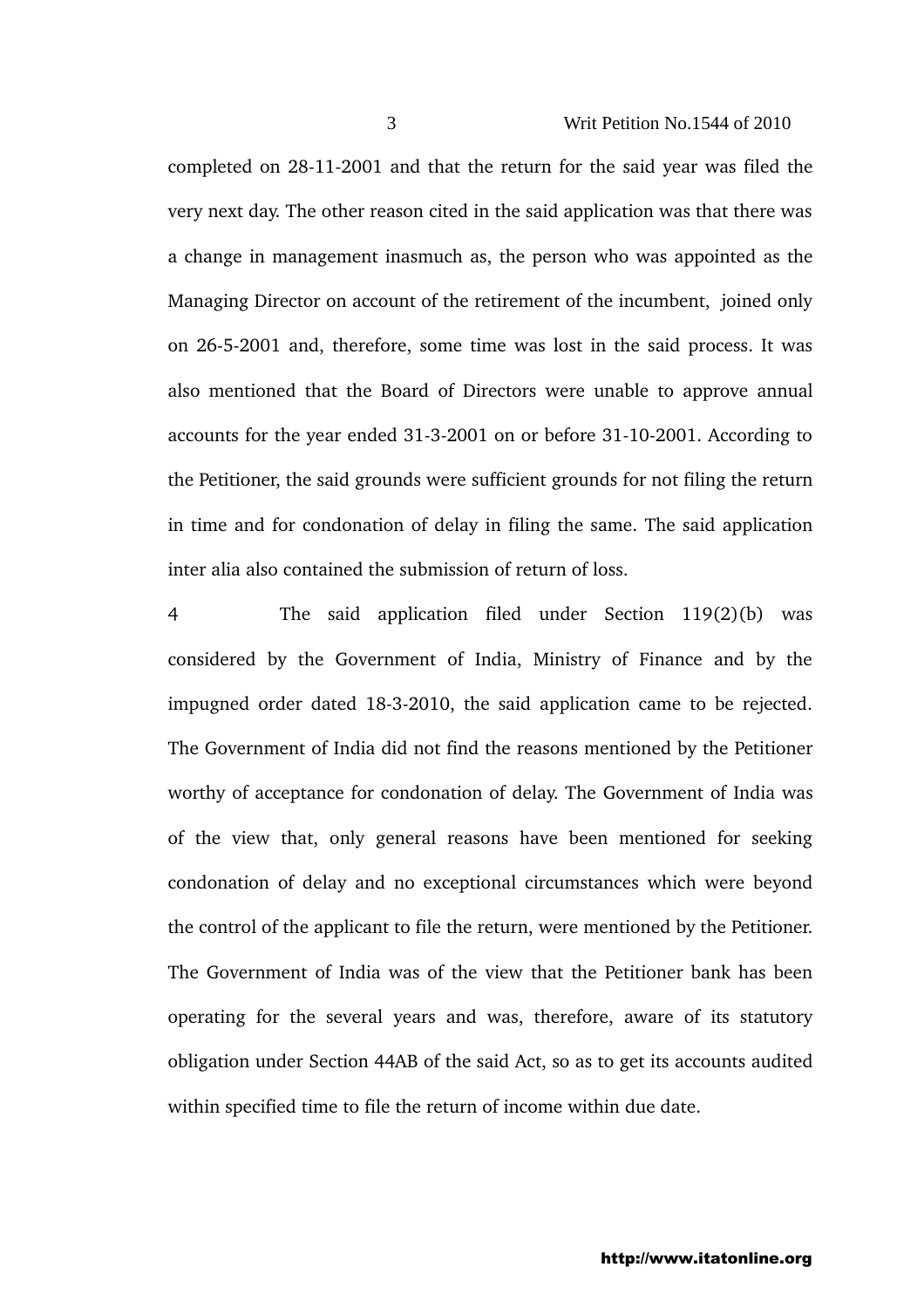5 We have heard the Learned Counsel for the Petitioner Shri Ajay R. Singh and the Learned Counsel for the Respondents Shri Suresh Kumar. Both the Learned Counsel made submissions in respect of their respective cases for condonation of delay and against it. We have considered the rival contentions.

6 At the outset, it would be relevant to reproduce Section 119(2) (b) of the said Act, which reads as follows:

> " $119(2)$ (b) the Board may, if it considers it desirable or expedient so to do for avoiding genuine hardship in any case or class of cases, by general or special order authorise (any income-tax authority, not being a Commissioner (Appeals) to admit an application or claim for any exemption, deduction, refund or any other relief under this Act after the expiry of the period specified by or under tis Act for making such application or claim and deal with the same on merits in accordance with law".

7 As can be seen from the reading of the said provision that the board is vested with the power to admit any application after the expiry of the period specified by or under this Act if sufficient grounds are made out. To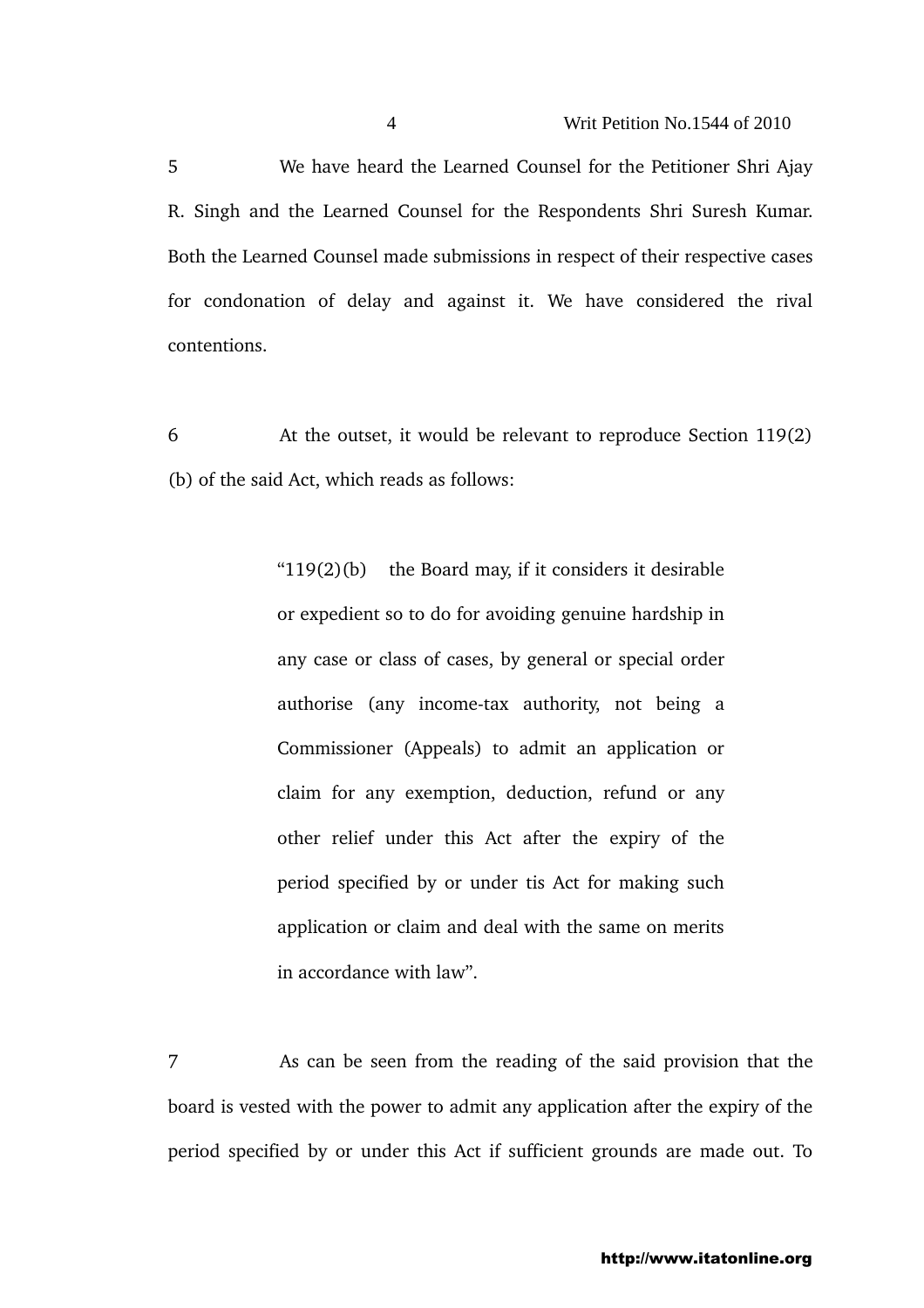effectuate such power, that the CBDT had issued the circular No.8 of 2001. It is in the context of the said statutory provision as well as the circular that the reasons mentioned by the Petitioner in the application for condonation of delay have to be considered. As indicated above, the principal reason cited by the Petitioner is that the statutory auditors were appointed by the Central Registrar on 3-9-2001 and that the said statutory auditors completed the audit on 15-11-2001 and the tax auditors completed the audit on 28-11-2001 and, therefore, there was a delay in filing the return. It would have to be noted that, the Petitioner is a Multi State Co-operative Bank operating under the Multi State Co-operative Society Act 1984. The power to appoint the statutory auditors is that of the Central Registrar, who is the Registrar of the Cooperative Societies, Maharashtra State. The said authority had appointed the statutory auditors on 3-9-2001. It appears that the said authority appointed Chartered Accountants to be statutory auditors in place of the Departmental Auditors. This change was made in respect of all the societies. Therefore, the Petitioner, in our view, cannot be blamed for the delay in carrying out its audit, as the same was beyond its control. The contention of the Learned Counsel for the Respondents that the departmental auditors, in fact, had started the audit in the year 2000 and it was for the Petitioner to get the audit expedited, cannot be accepted. Though the departmental auditors might have started the audit, it appears that pursuant to the said policy decision that was taken, the departmental auditors were replaced by the Chartered Accountants to be the statutory auditors, which was by letter dated 3-9-2001. In our view, therefore,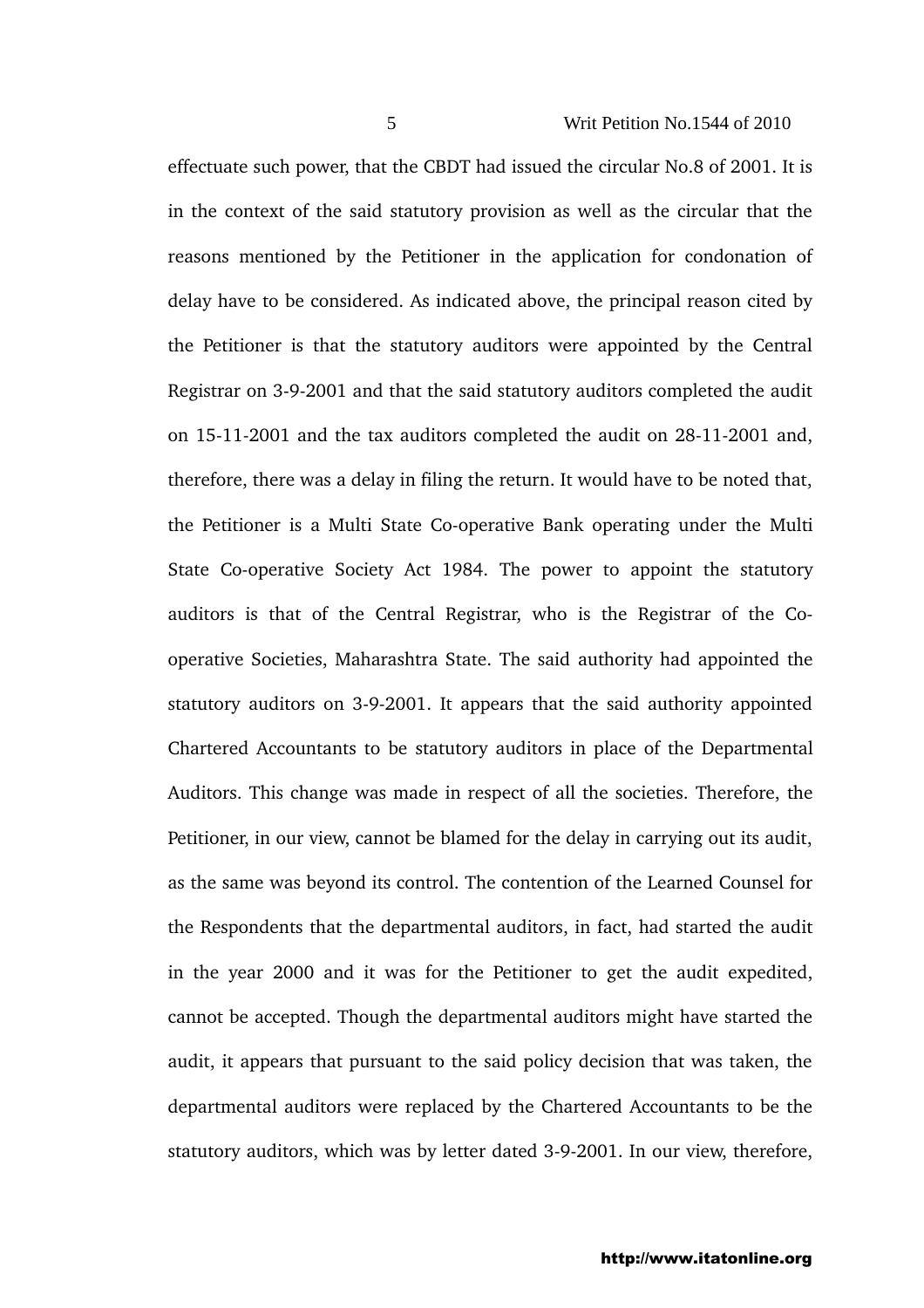the said reason mentioned by the Petitioner in its application, deserves to be accepted. The other reasons cited for condonation of delay, therefore, need not be gone into as the Petitioner in our view, would be entitled to condonation of delay on the said ground alone. The other grounds raised in the Petition to assail the impugned order also need not be gone into. It is further required to be noted that the assessing officer imposed a penalty of Rs.1,00,000/- under Section 271(b) of the said Act. However, CIT (A)-I in the Appeal filed by the Petitioner has set aside the penalty holding that there was reasonable delay in filing the return late by one month. Therefore, the CIT (Appeal) accepted the very same facts as were mentioned by the Petitioner in the Application under Section 119(a)(b) of the said Act.

8 It is well settled that in matters of condonation of delay a highly pedantic approach should be eschewed and a justice oriented approach should be adopted and a party should not be made to suffer on account of technicalities.

9 In that view of the matter the above Petition is required to allowed. The impugned order dated 18-3-2010 is required to be set aside and is accordingly set aside and resultantly the delay in filing the return to stand condoned and the Petitioner would be entitled to the carry forward and set off of losses in accordance with law.